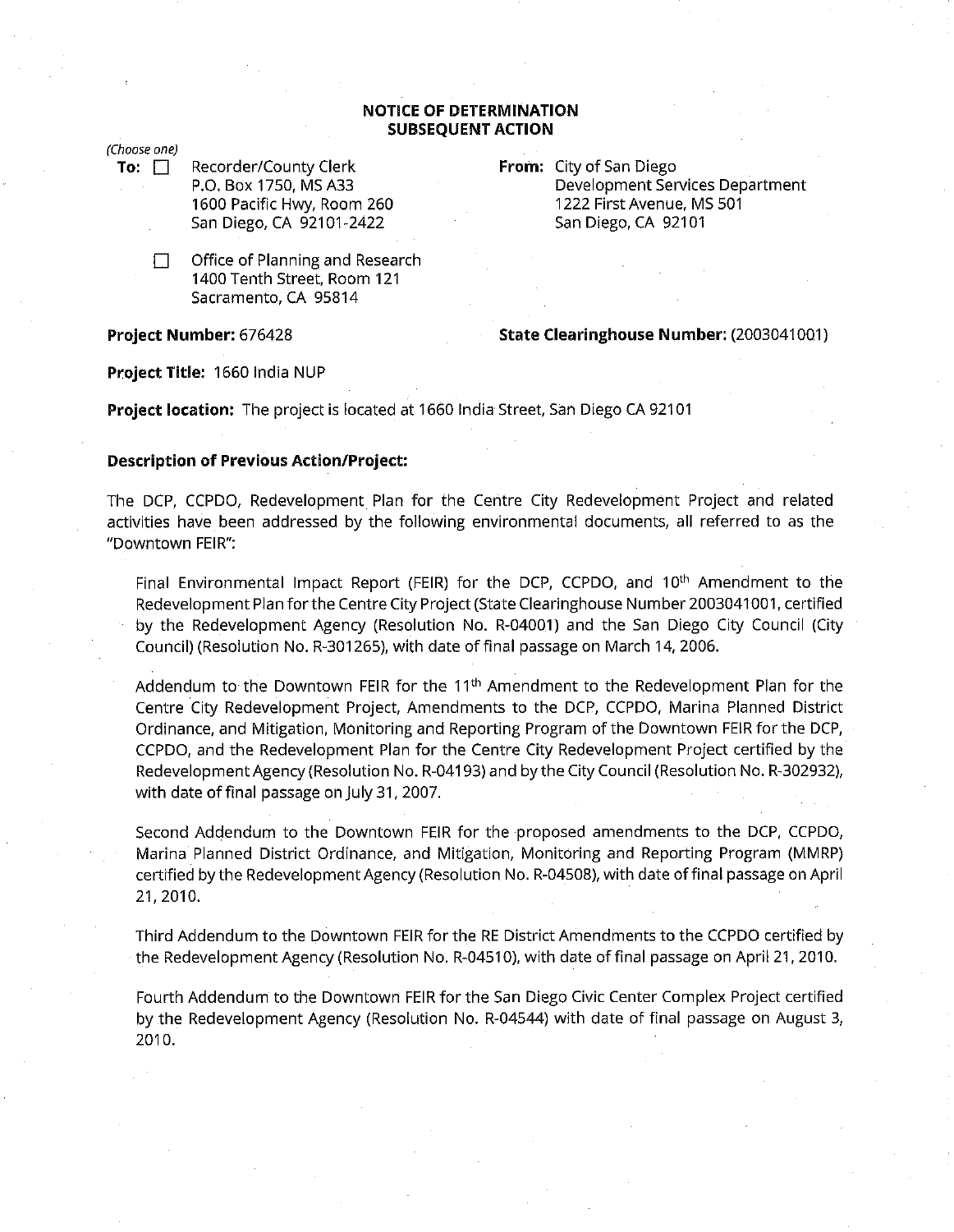Fifth Addendum to the Downtown FEIR for the Industrial Buffer Overlay Zone Amendments to the CCPDO certified by the City Council (Resolution No. R-308724) with a date of final passage on February 12, 2014.

Sixth Addendum to the Downtown FEIR for the India and Date Project certified by the City Council (Resolution No. R-309115) with a date of final passage on July 14, 2014.

The Final Supplemental Environmental Impact Report for the Downtown San Diego Mobility Plan certified by the City Council on June 21, 2016 (Resolution R-310561 ).

The City of San Diego FEIR for the Climate Action Plan ("CAP FEIR") certified by the City Council on December 15, 2015, (City Council Resolution R-310175) which includes the Addendum to the CAP FEIR certified by the City Council on July 12, 2016.

Final Supplemental Environmental Impact Report for the 1122 4<sup>th</sup> Avenue Redevelopment Project certified by the City Council (Resolution No. R-311016) on April 4, 2017.

Seventh Addendum to the FEIR for the Tailgate Park Project certified by the City Council (Resolution R313302) with date of final passage on November 17, 2020.

City of San Diego FEIR for the Climate Action Plan (CAP FEIR) certified by the City Council on December 15, 2015, (Resolution No. R-310176), including the Addendum to the CAP FEIR certified by the City Council on July 12, 2016.

City of San Diego Final Program Environmental Impact Report No. 2019060003 for Complete Communities: Housing Solutions and Mobility Choices (Complete Communities FPEIR) certified by the City Council on November 17, 2020 (Resolution No. R-313279); and associated resolutions amending the Land Development Manual to amend the City's CEQA Significance transportation thresholds, and adding the new Transportation Study Manual and Mobility Choices Regulations Implementing Guidelines, all relating to the City's Complete Communities Mobility Choices Program (Resolution Number R-313280). The Mobility Choices Regulations were adopted by City Council Ordinance No, 0-21274 on December 9, 2020.

**Project Description** Neighborhood Use Permit to remove portions of the second-floor roof to add appx. 1,130 square feet to outdoor dining area (outdoor use area) for an eating and drinking establishment at 1660 India Street. The 5,000 square-foot site is in the CCPD-NC zone and the Airport Influence Area (SDIA Review Area 1) within the Downtown Community Plan area and Council District 3.

**Project Applicant:** Nuwan Ranasinghe-2128 K Street, San Diego CA 92102. (619) 412-7329.

This is to advise that the Development Services Department of the City of San Diego on May 20, 2021, approved the above described project and made the following determinations:

(1) No Substantial changes are proposed in the project which will require major revisions of the previous EIR due to the involvement of new significant environmental effects or a substantial increase in the severity of previously identified significant effects; and,